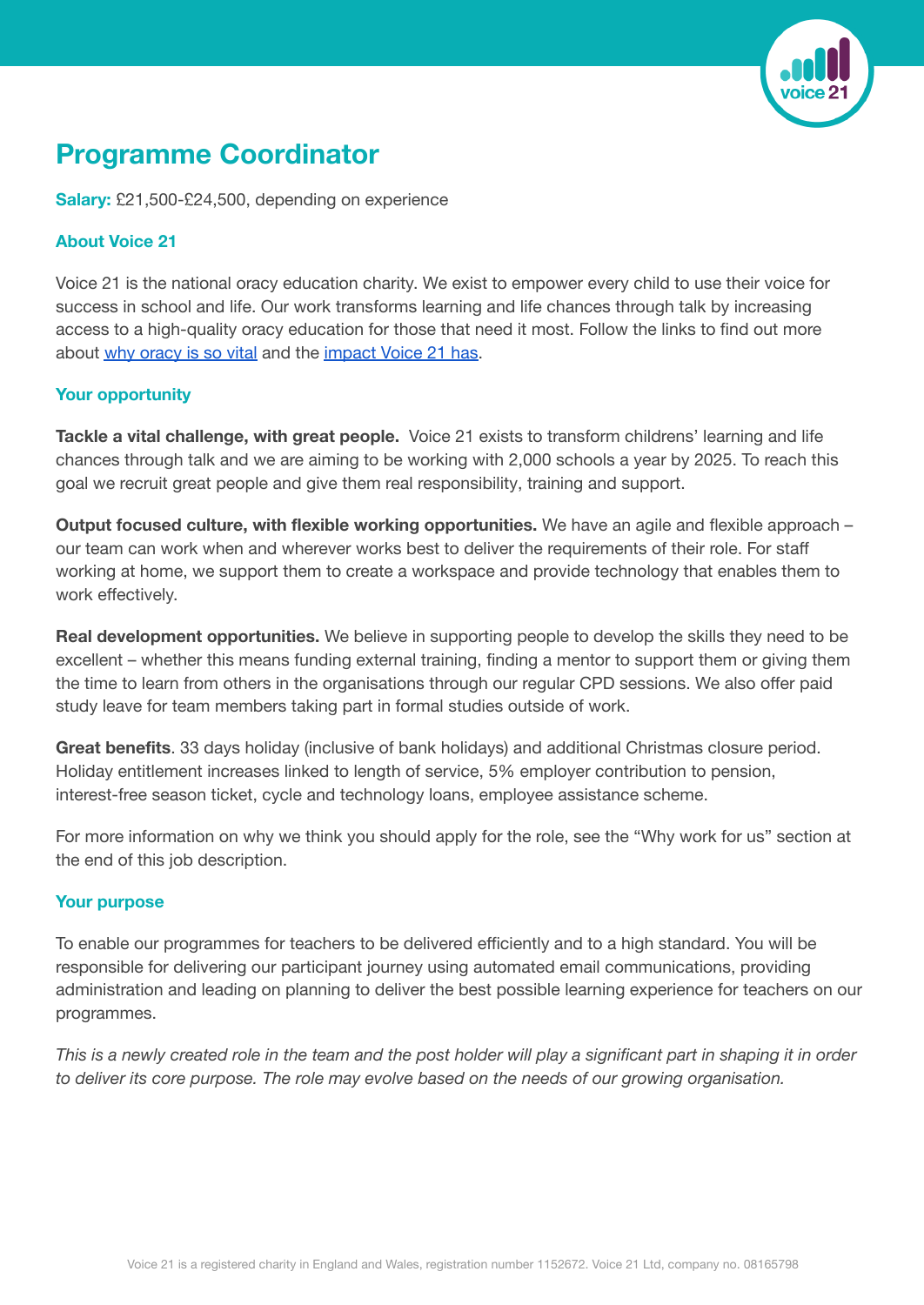### **Your responsibilities**



## **Participant journey & comms**

- Ensure that communications to programme participants are sent in a clear and timely manner, using either automation or other systems e.g. mail merge.
- Use our marketing automation platform (Campaign Monitor) to create and manage participant journeys on our programmes, e.g. sending mass communications, managing mailing lists and triggers within the system.
- Set up and manage processes for programmes, e.g. the booking process.
- Use our Customer Relationship Management (CRM), SalesForce, to create programme records and collect and update participant data e.g. access and dietary requirements.

## **Programme coordination & delivery**

- Arrange all key activities for programmes you are responsible for. This could include in-person training (development days), online events, visits to schools or residential programmes. Manage invites and book venues, reminder/follow up communications, and ensure feedback is captured and collated.
- Communicate with colleagues in the team about their requirements for programmes. Be proactive in identifying what's needed and put it in place, e.g. sending programme completion certificates.
- Find solutions to problems e.g. technical issues in an online course; booking an additional venue due to increased demand.
- Attend programmes/events, either in person or online, to provide support to members of the team leading them.
- Track spending and budgets, creating purchase orders and organising contracts.

#### **Programme improvements**

- Track key performance indicators for our programmes (e.g. attendance, venue cost per head, participant feedback) and share these to support decision-making.
- Take ownership of participant experience, finding opportunities for improvement and implementing them.
- Work closely with colleagues in Engagement and Operations teams to smooth the participant journey on our programmes and make it more efficient e.g through use of automation or process improvements.

#### **Your progression**

Within 1 month, you'll have:

- Got to know all of the different elements which go into one of our programmes through experiencing them first hand.
- Started learning about our programme participant journeys and how they are delivered through our systems (Salesforce and Campaign Monitor).
- Gained insight into the impact of our programmes on children and young people's learning and life chances, by visiting Voice 21 Oracy Schools.
- Started building relationships with your closest colleagues in our Programmes team.

Within 3 months, you'll have: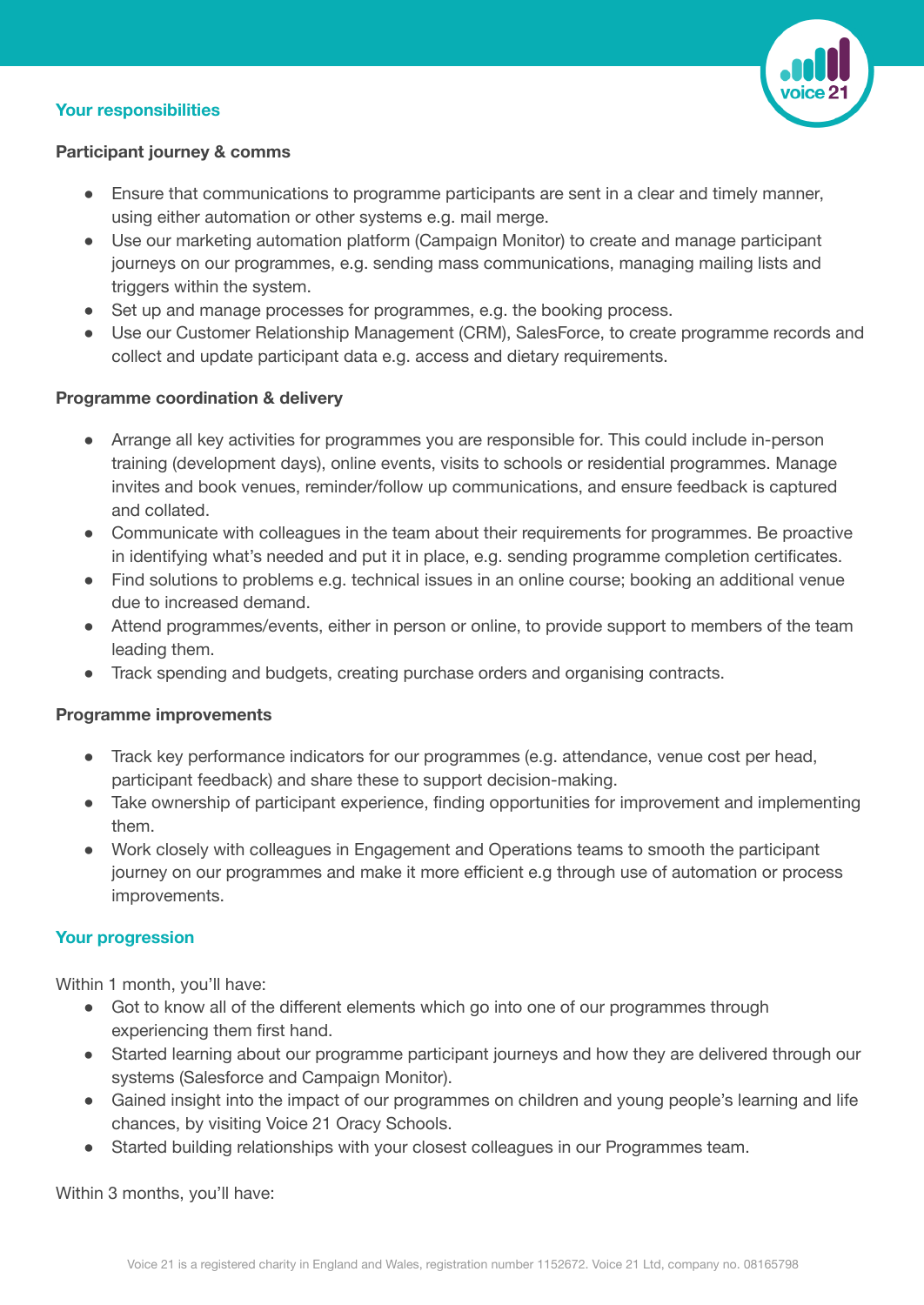- Developed your understanding and use of our key systems for coordinating programme salesforce and automated communications
- Seen through from planning to delivery elements of our programmes such as in person development days.
- Put in place processes to plan, deliver and monitor programmes based on their different timelines and elements.

Within 6 months, you'll have:

- Seen through your first programmes and started using what you've learnt to inform your future ways of working.
- Started to proactively identify and solve niggles or problems within our programme delivery.

From 6 months onwards, we expect for you to be:

- Taking ownership of our programme coordination, setting up processes and identifying improvements that make a difference to our participants' learning experience.
- Developing your skill in using our CRM and other automated systems to increase the efficiency of our programme delivery.

## **This job is for you if you are...**

- Quick at picking up new skills e.g. using a Customer Relationship Management system, and generous in sharing your skills with others.
- Highly organised, you enjoy making a plan and seeing it through! You might have previous experience organising events or programmes.
- A collaborator with great communication skills (written and verbal), not afraid to make asks of people to get things done.
- Proactive when faced with problems, which you view as an opportunity to learn
- Have strong IT skills and are competent using MS Office (essential)
- Have previously used a marketing automation platform (MAP) or worked with a contact database (desirable, not essential)
- Comfortable managing ambiguity even when things are not certain or the way forward is not clear you make a start on figuring it out.
- You are passionate about Voice 21's mission and helping us meet our ambitions.

## **Who you'll work with:**

- Our Programmes team: made up of our Programme Leads who lead our work with teachers on programmes; Senior Programme Leads and Head of Programmes.
- Our Engagement team who hold our school relationships and ensure that each school gets the most out of our programme offer.
- Our Impact Officer to ensure that data from our programmes is collected and used to enable us to get better at what we do.

**Where you'll work:** Remote, with regular national travel to attend programmes and meetings, including regular overnight stays.

**Contract:** Permanent, subject to successful probation review at 3 months.

**Terms:** We would welcome applications on a full-time or 4-day per week basis.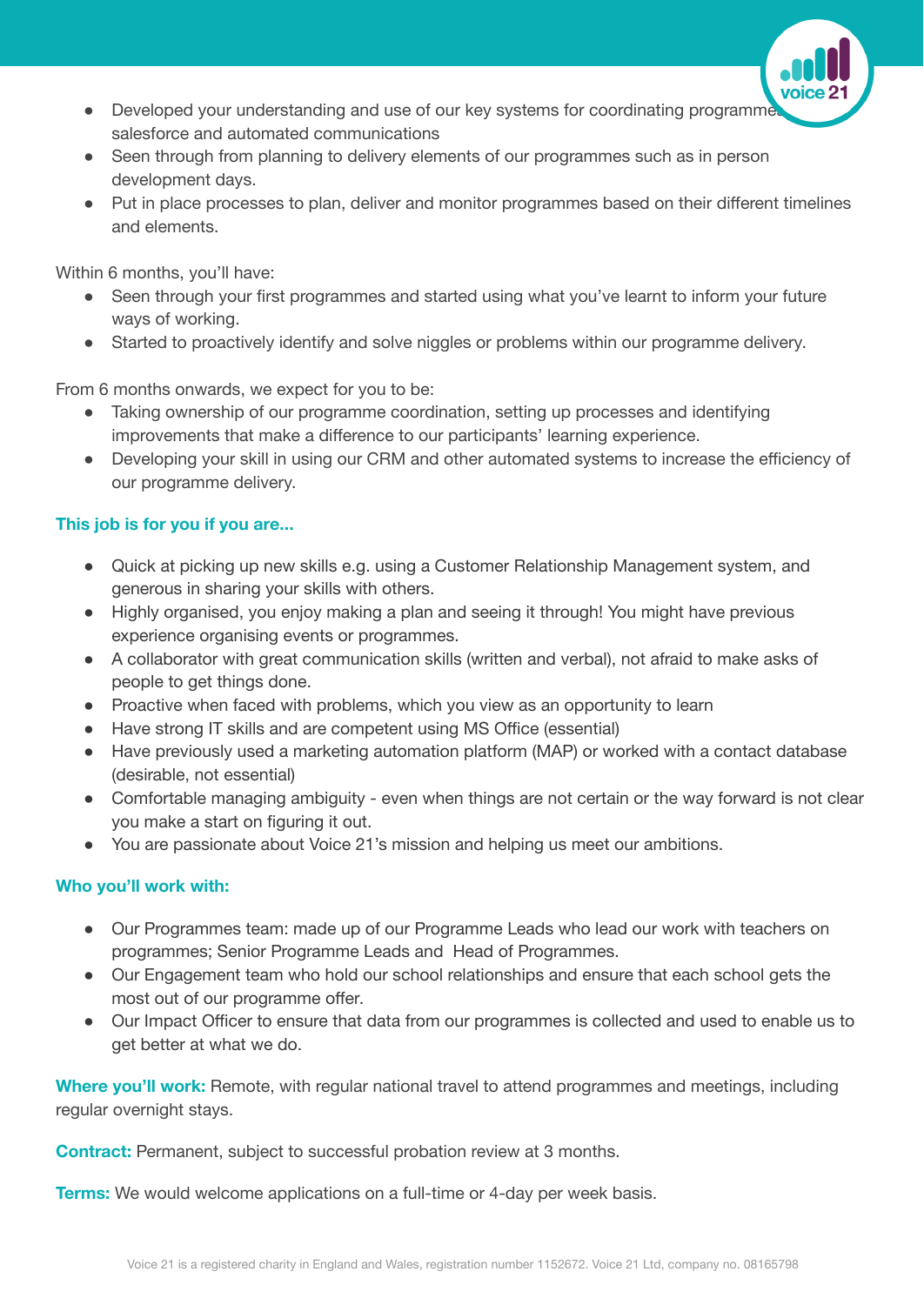# **Application details**



## **To apply:**

Please send your CV and a document answering the questions below to [careers@voice21.org](mailto:careers@voice21.org) with the subject "Programme Coordinator application". Please advise in your email where you saw this vacancy advertised.

- Tell us why you want to work at Voice 21. What is it about us and our mission that excites you? (Max. 400 words)
- Making direct reference to the job description, please tell us the three main reasons why you would make an excellent Programme Coordinator (Max. 400 words).
- Tell us about something you have achieved recently that you are proud of (Max 200 words)

Please also click [here](https://www.tfaforms.com/4902216) to fill out our Equality and Diversity Monitoring Form

**Closing date:** 12 July 2022 at 12 noon

**Interview date:**. Interview dates and times will be confirmed once the application window has closed.

#### **Start date:** ASAP

**Questions:** if you have any questions about the role, or would like to discuss it before submitting an application, please contact Alice Stott, Director of Schools [\(alice@voice21.org\)](mailto:alice@voice21.org)

#### **Valuing every voice**

Voice 21 believes that every voice should be heard and valued. We are committed to the equal treatment of all current and prospective employees and do not condone discrimination on the basis of age, disability, sex, sexual orientation, pregnancy and maternity, race or ethnicity, religion or belief, gender identity, or marriage and civil partnership.

We aspire to have a diverse and inclusive workplace and strongly encourage suitably qualified applicants from a wide range of backgrounds to apply and join Voice 21.

## **Why work for us?**

We hope that we have given you a good sense of what life at Voice 21 is like and what the role entails please see below for some more reasons to apply!

**Holiday:** 25 days annual leave, plus bank holidays, and additional Christmas closure period. Holiday entitlement increases linked to length of service.

**Benefits:** Employer contribution to pension (5%), interest-free season ticket, cycle and technology loans and work from home allowance.

**Wellbeing:** We provide an Employee Assistance Programme through Health Assured which provides all Voice 21 employees 24/7/365 support if needed.